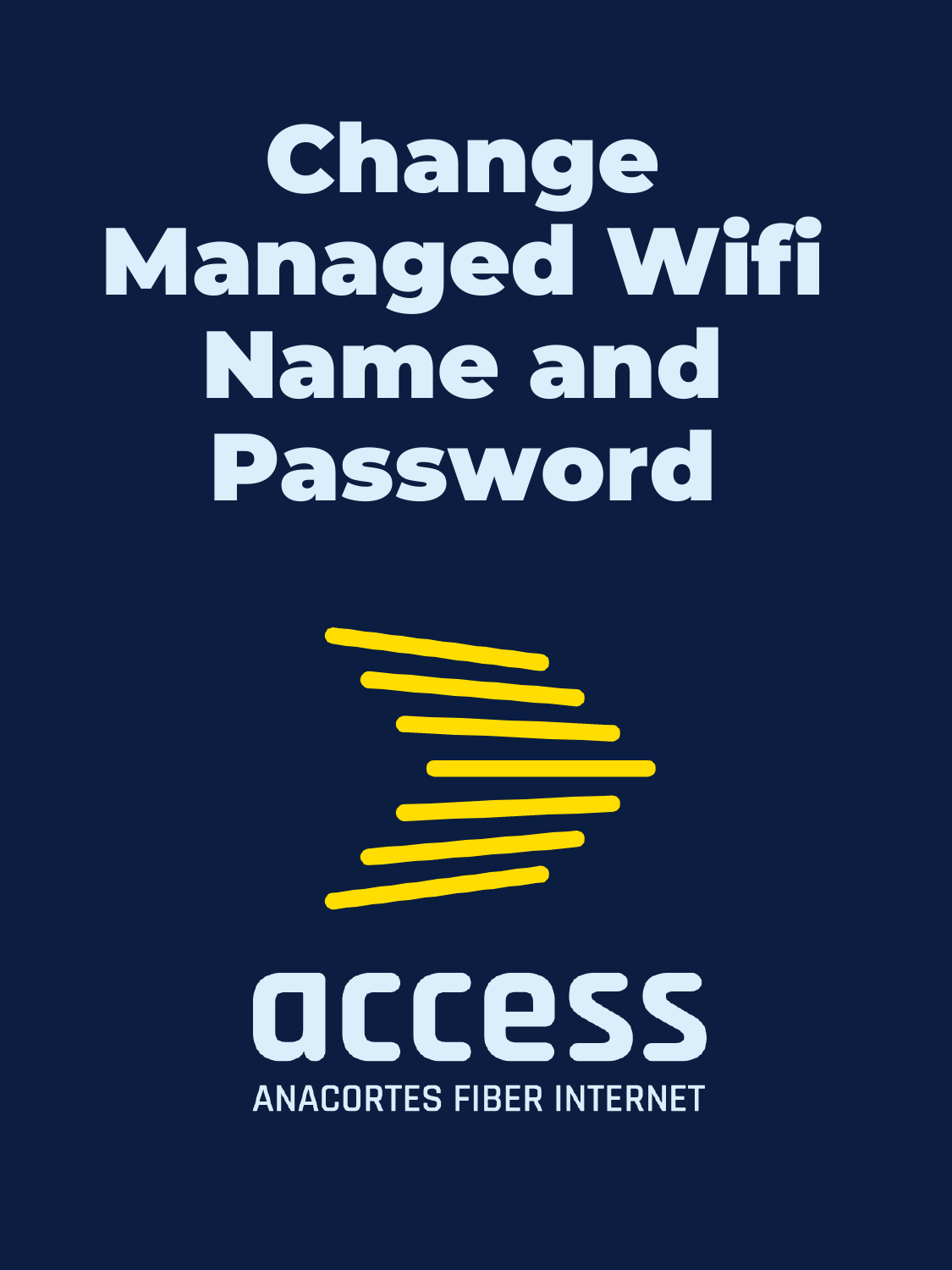## **Step 1: Locate Gateway/Beacon**



#### Gateway | **Beacon**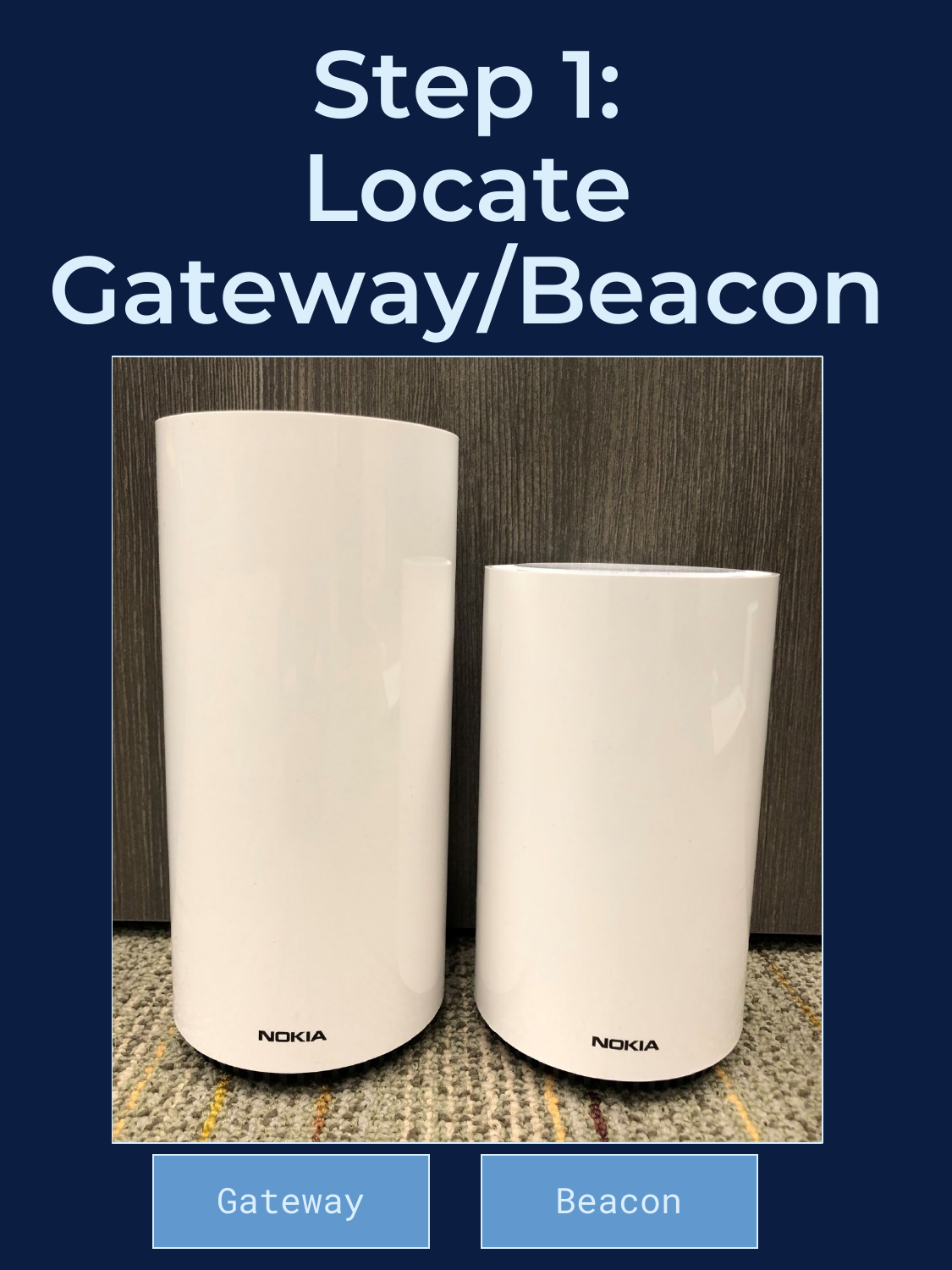## **Step 2: Find Username and Password**

On the bottom of your router, you will find the default username and password to log on to the router. In addition, check to see if you have a Beacon or Gateway.

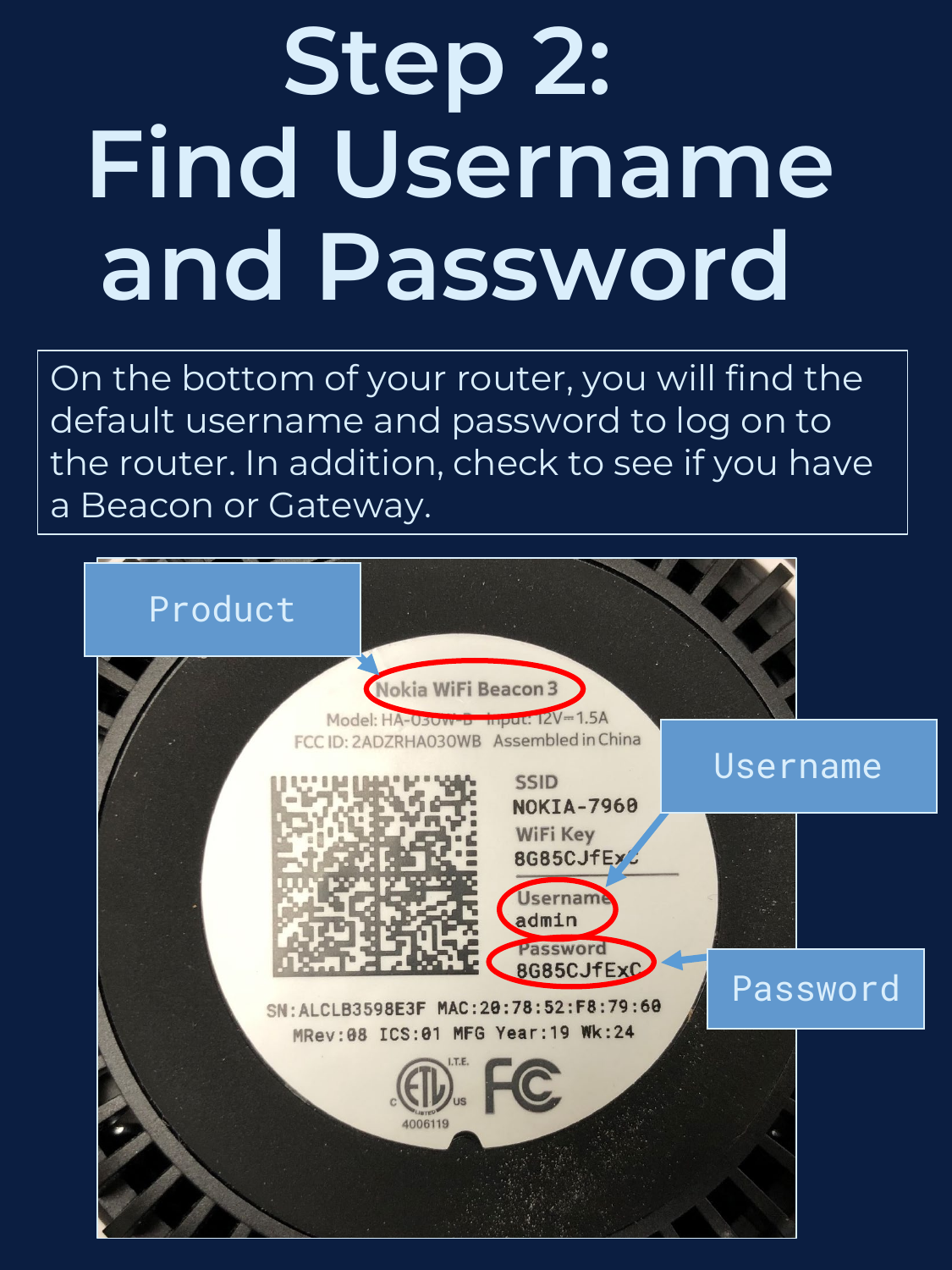## **Step 3: Connect Device to Gateway/Beacon**



Connect a device to the router either wirelessly or through an Ethernet connection. If connecting through an Ethernet wire, make sure it is plugged into one of the LAN ports.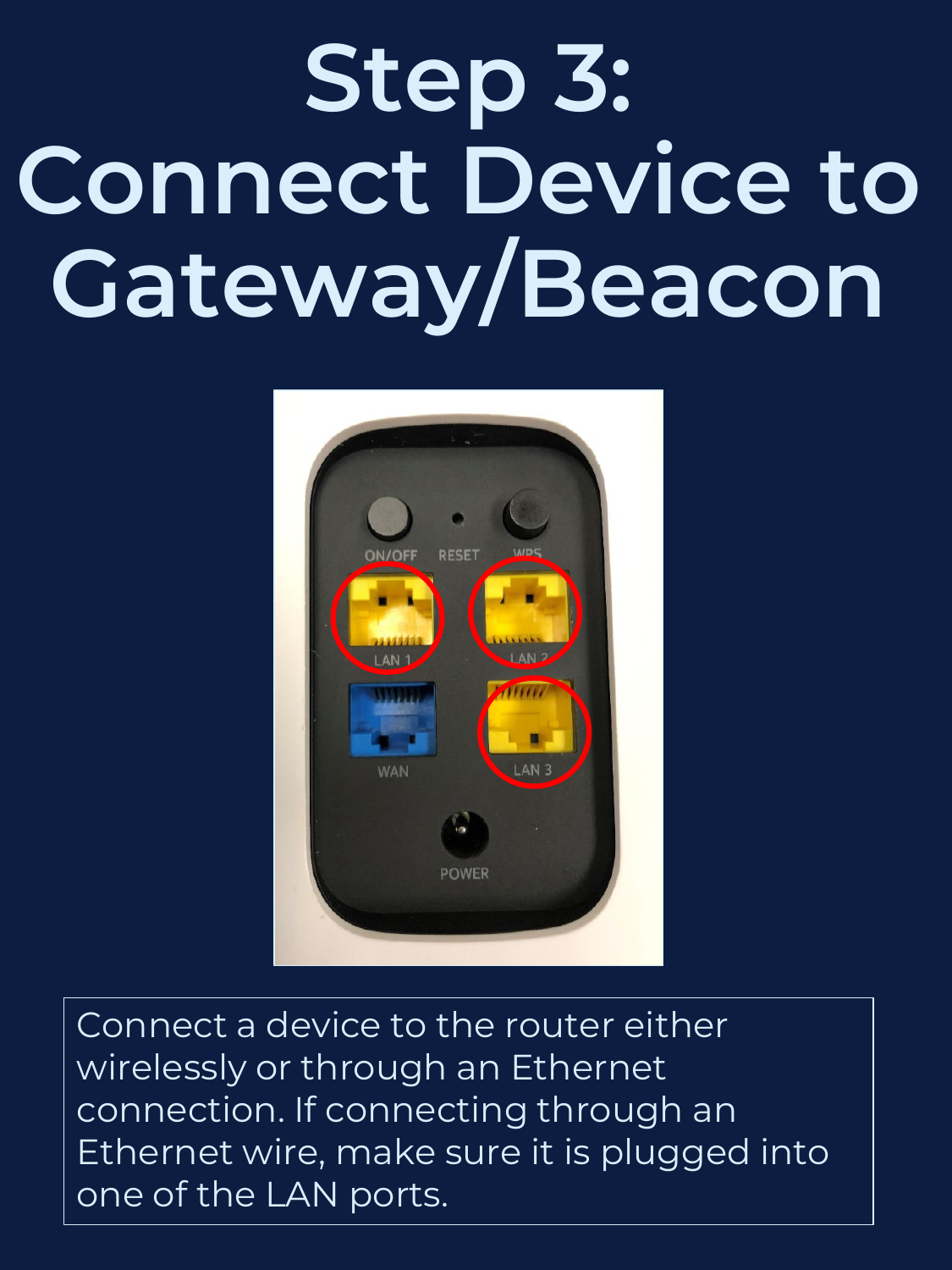### **Step 4: Web Browser**



#### This site is not secure

This might mean that someone's trying to fool you or steal any info you send to the server. You should close this site immediately.

Close this tab

More information

Your PC doesn't trust this website's security certificate. The hostname in the website's security certificate differs from the website you are trying to visit.

Error Code: DLG\_FLAGS\_INVALID\_CA DLG\_FLAGS\_SEC\_CERT\_CN\_INVALID

Go on to the webpage (not recommended)



Using a browser (Besides Chrome) on your connected device, type in the following to access your router manager: Gateway - https://192.168.1.254 Beacon - https://192.168.18.1

You will first go to a page warning you that the site is insecure. Ignore this and continue to the page.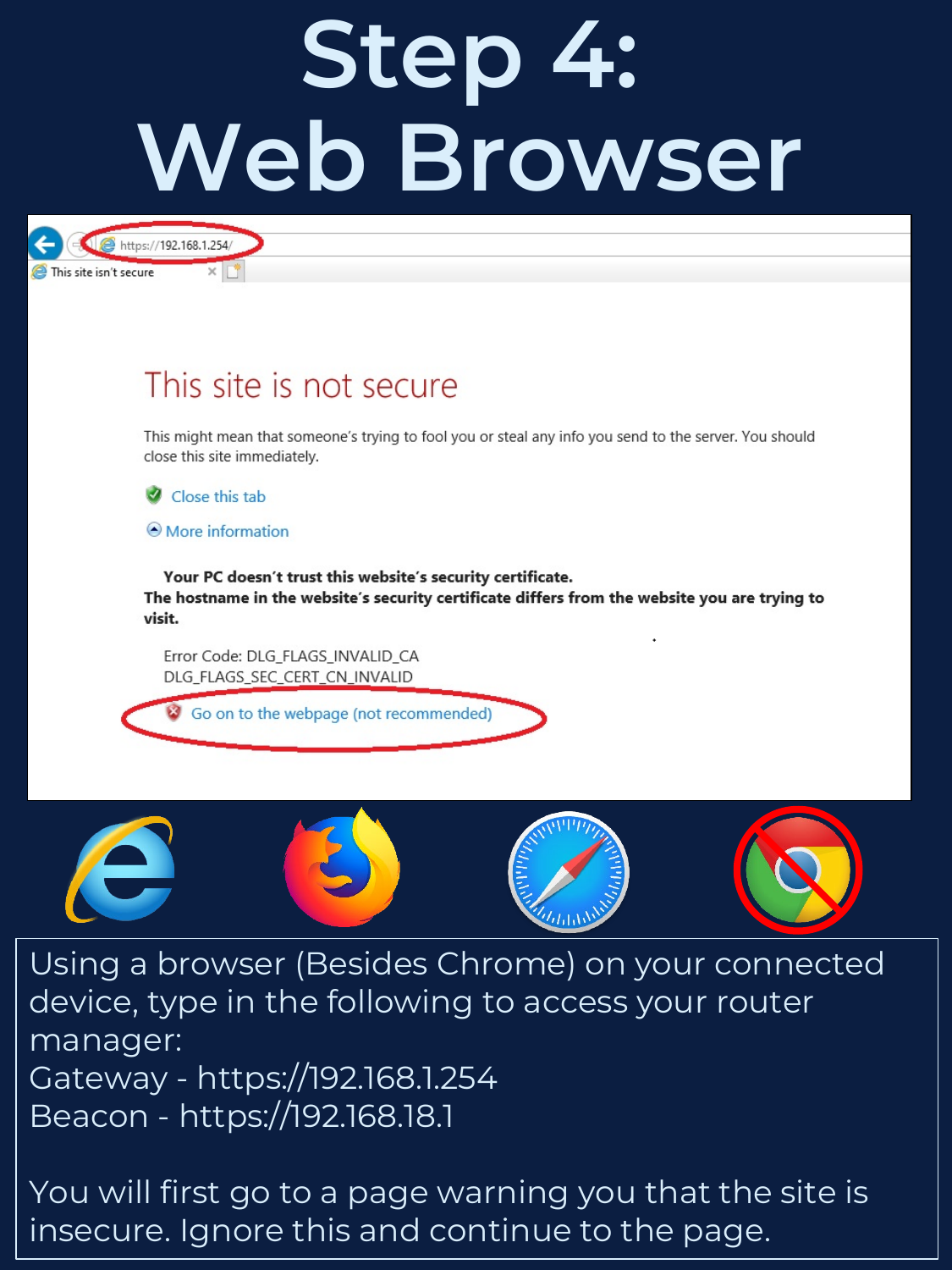# **Step 5: WiFi Manager**

| <b>GATEWAY 3</b> |                           |                           |  |
|------------------|---------------------------|---------------------------|--|
|                  | Overview<br><b>Status</b> | <b>Network</b><br>Mainte  |  |
|                  | LAN                       | Wireless (2.4GHz)         |  |
|                  | LAN IP <sub>v6</sub>      | Enable                    |  |
|                  | <b>WAN</b>                | Mode                      |  |
|                  | <b>WAN DHCP</b>           | Bandwidth                 |  |
|                  | Wireless (2.4GHz)         | Channel                   |  |
|                  | Wireless (5GHz)           | <b>Transmitting Power</b> |  |
|                  | Wireless Schedule         | <b>WMM</b>                |  |
|                  | IP Routing                | <b>Total MAX Users</b>    |  |

After you log in, you should see the WiFi Manager page. Click "Network" at the top of the page and navigate to the 2.4Ghz and 5Ghz options.